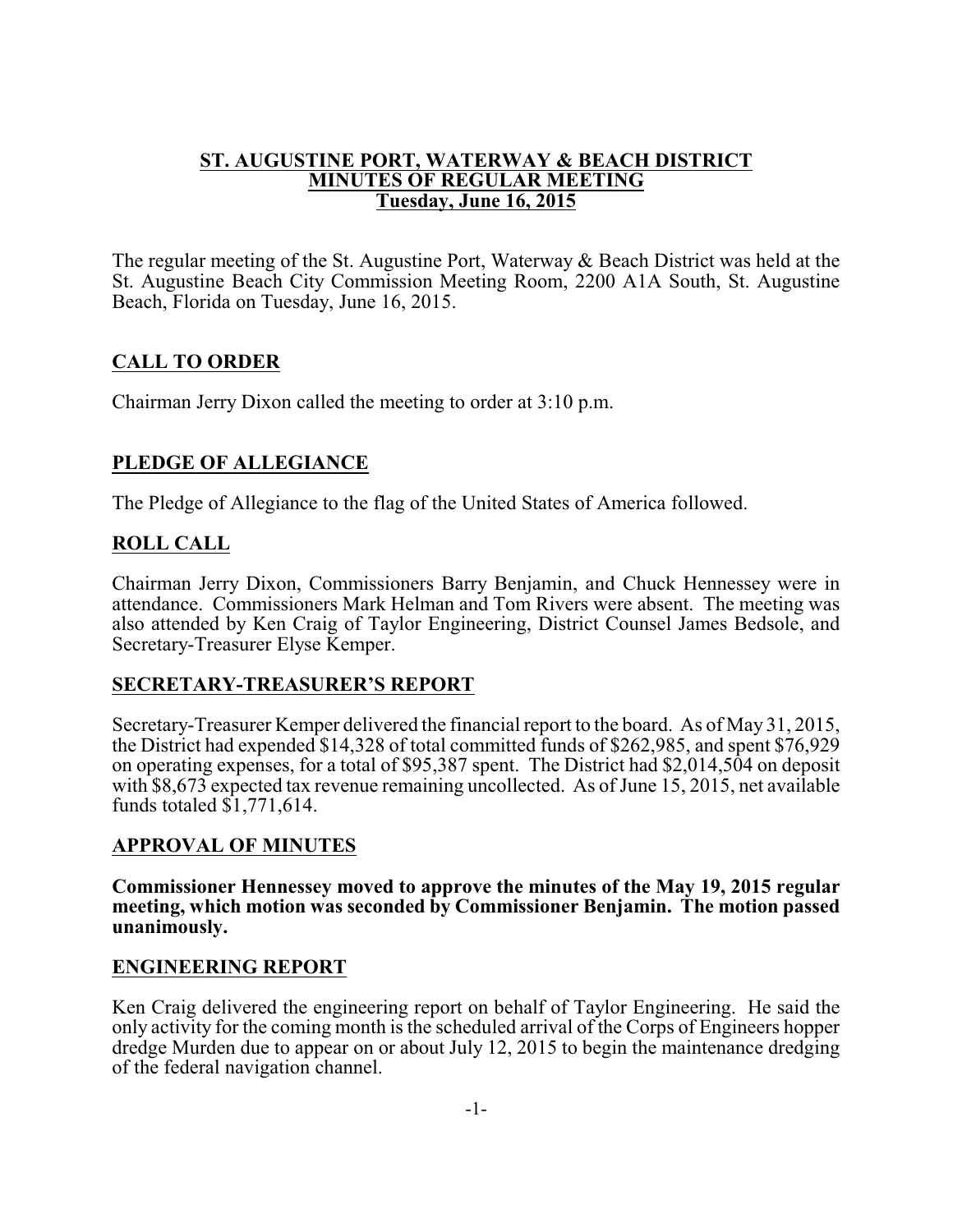### **OLD BUSINESS**

Chairman Dixon said he had been scheduled to meet with the cartographer for Sea Grant to review revisions to the harbor/inlet map but that the meeting had been delayed. He will report at the next meeting on any progress.

Eric Helstrom appeared on behalf of St. Johns CountyMarine Rescue regarding his agency's application for \$57,500 in local matching funds for a dock and three boat lifts in the Vilano Boat Ramp basin. Chairman Dixon said he was in favor of committing the funds which will not be required unless the county is awarded the other seventy-five percent grant from the federal Homeland Security Administration. Commissioner Benjamin said the district needs to receive some permanent recognition for the donation, such as a plaque displayed on the dock, if it is built. Mr. Helstrom said something very prominent would be done to commemorate the donation, if made.

#### **Commissioner Benjamin moved to approve the commitment of \$57,500 in local matching funds for construction of the three boat lifts and a dock, contingent upon award of the Homeland Security grant. The motion was seconded by Commissioner Hennessey and passed unanimously.**

Wil Smith, St. Johns County Director of Parks and Recreation responded to a question by Chairman Dixon about the establishment of no-wake zones in the Intracoastal Waterway. Mr. Smith said the county first determines an area its staff designates as needing speed control for boat traffic, and then formally requests FWC to regulate the area. FWC then monitors that zone for as long as a year and, if it concludes that a no-wake zone should be imposed, requests the county to draft the necessary legislation.

Chairman Dixon then asked if the county was still looking for new boat ramp. Mr. Smith said very few suitable sites are available for a new facility. He added that the county has for some time considered enlarging the boat ramp on the west end of the Palm Valley Bridge. Improvement of that ramp has been delayed because of a retention pond owned by FDOT which restricts any expansion. He said Frank Butler Park will be the next ramp to be repaired. The ramp needs extensive dredging from the parking lot all the way out to the Intracoastal Waterway. He said the ramp is not accessible from the Intracoastal at low tide, even for very shallow draft boats. All of the county's ramps are at or above capacity during boating season.

Mr. Smith said one thousand tons of concrete had recently been added to offshore artificial reefs. The material had been previously donated by a contractor and stockpiled at St. Augustine Airport. Bids were recently received for moving additional barges to offshore artificial reef sites.

#### **NEW BUSINESS**

There was no new business.